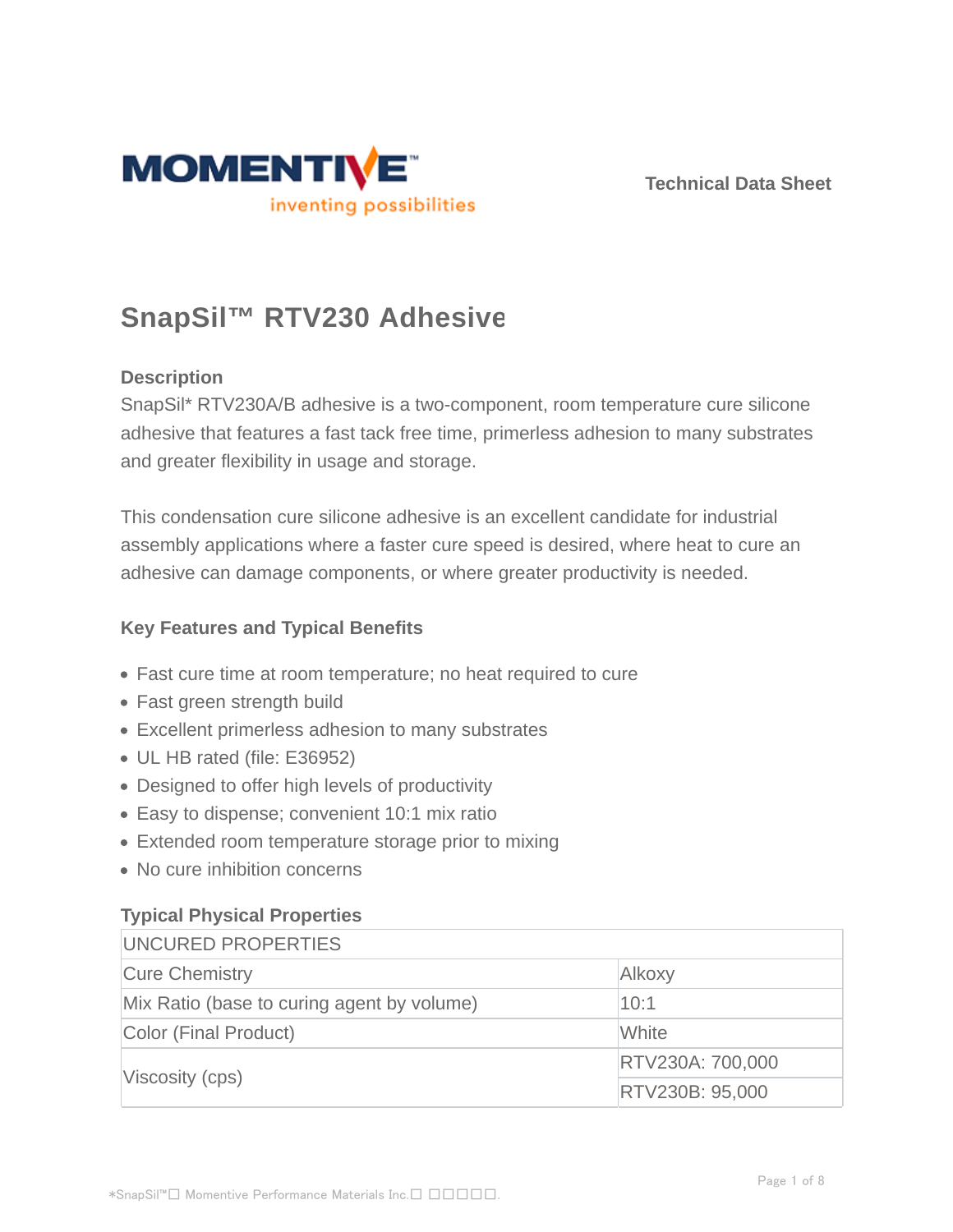|                                                  | RTV230A: 250 |  |  |  |
|--------------------------------------------------|--------------|--|--|--|
| Application Rate at 45 psi, g/min                | RTV230B: 80  |  |  |  |
| <b>CURED PROPERTIES</b>                          |              |  |  |  |
| Specific Gravity (23 °C), Cured                  | 1.39         |  |  |  |
| Hardness, Shore A Durometer                      | 36           |  |  |  |
| Tensile Strength, psi                            | 250          |  |  |  |
| Elongation, %                                    | 280          |  |  |  |
| Green Strength at 15 minutes, psi <sup>(1)</sup> | 20           |  |  |  |
| Green Strength at 30 minutes, psi <sup>(1)</sup> | 40           |  |  |  |

| Processing:                                      |                                        |  |  |  |
|--------------------------------------------------|----------------------------------------|--|--|--|
| Work (Pot) Life                                  | 5 to 10 minutes                        |  |  |  |
| Cure Through Time at 25 °C (77°F) <sup>(2)</sup> | 30 minutes                             |  |  |  |
| Useful Operating Temperature Range, continuous   | -50 °C to 205 °C<br>(-58 °F to 400 °F) |  |  |  |
| <b>ELECTRICAL PROPERTIES</b>                     |                                        |  |  |  |
| Dielectric Strength (75 mils), V/mil             | 1410                                   |  |  |  |
| Dielectric Constant at 60 Hz                     | 3.75                                   |  |  |  |
| Dissipation Factor at 60 Hz                      | 0.13                                   |  |  |  |
| Volume Resistivity, u-cm                         | $9.3 \times 10^{13}$                   |  |  |  |

Typical properties are average data and should not be used as or to develop product specifications (1) Substrates used were glass and Alclad 2024-T3 aluminum; specimen dimensions 1/2 x 1 x 1/8 (L x W  $x T$ 

(2) Full property development can take up to 24 hours

#### **Processing Recommendations**

#### **Mixing**

SnapSil RTV230A/B adhesive offers a fast work time and automated metermix-dispense equipment is recommended to gain optimum productivity. SnapSil RTV230A/B adhesive is thixotropic and as such it is important to avoid the introduction of air during mixing. Suggested techniques to minimize the introduction of air are as follows: if mixing by hand, utilize a centrifugal mixer or if dispensing from a cartridge, utilize a static mixer.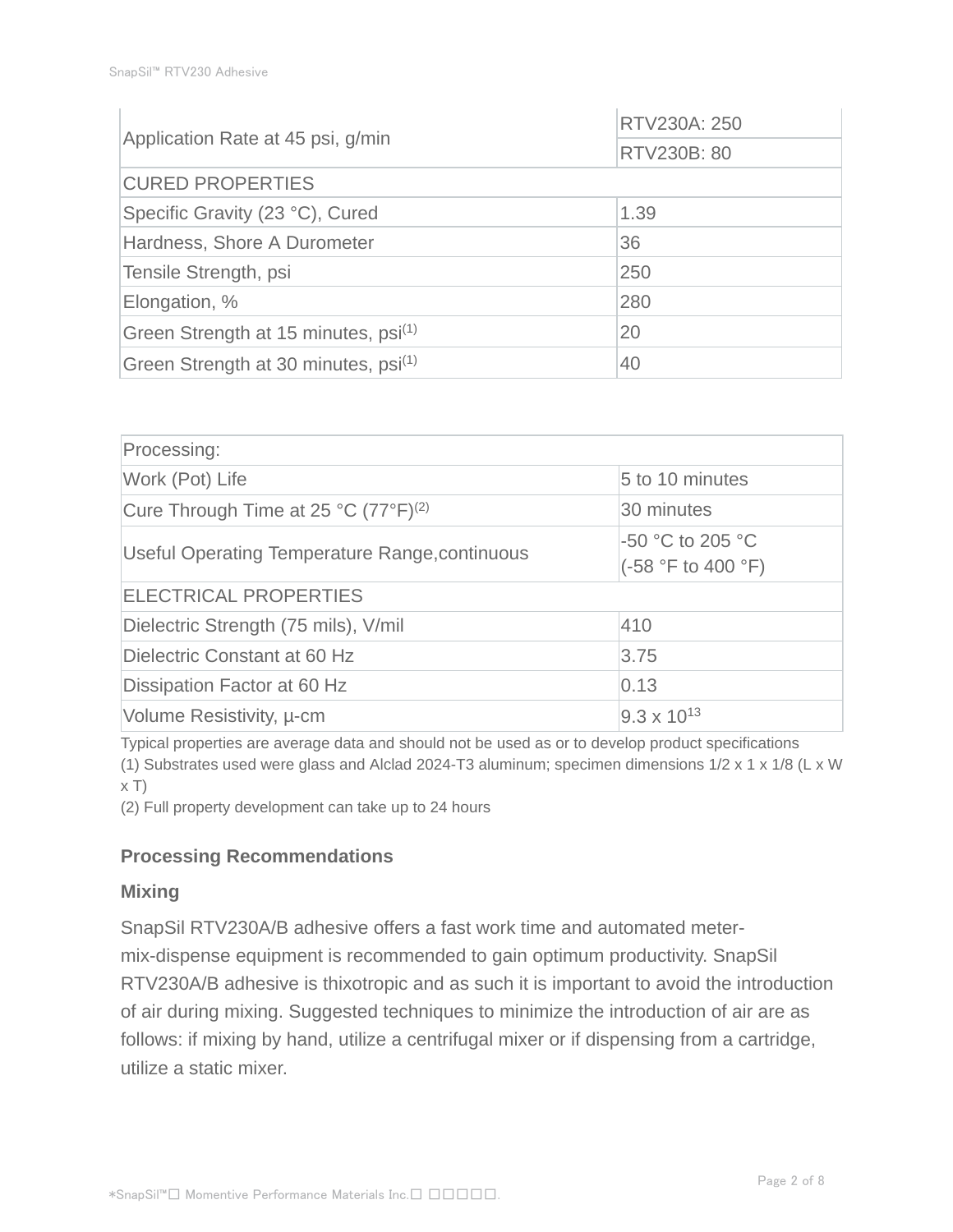The minimum recommended mix ratio for hand mixing is 10:1 by volume. When hand mixing, select a mixing container 4-5 times larger than the volume of RTV silicone rubber compound to be used. Weigh out the RTV silicone rubber base compound and add the appropriate amount of curing agent. With clean tools, thoroughly mix the RTV base compound and the curing agent, scraping the sides and bottom of the container carefully to produce a homogenous mixture. When using power mixers, avoid excessive speeds, which could entrap large amounts of air or cause overheating of the mixture, resulting in shorter pot life.

#### **De-Aeration**

Air entrapped during mixing should be removed to eliminate voids in the cured product. Expose the mixed material to a vacuum of about 29 inches (25 mm) of mercury. The material will expand, crest, and recede to about the original level as the bubbles break. Degassing is usually complete about two minutes after frothing ceases.

#### **Equipment**

Pumping and meter-mixing systems for two part silicones are available from a number of manufacturers, most of who will provide a complete integrated system. Contact Momentive Performance Materials for further information.

#### **Curing**

SnapSil RTV230A/B adhesive is designed to cure through in 30 minutes with full property development within 24 hours at room temperature (77 °F/25 °C) and 50% relative humidity. This system is sensitive to changes in heat and humidity and therefore variations in cure speed may be seen if one or both variables are changed.

#### **Compatibility**

SnapSil RTV230A/B adhesive will cure in contact with most clean and dry surfaces. Compatibility tests should be performed on all materials in contact with the uncured silicone, including painted surfaces.

#### **Surface Preparation**

The adhesive performance of any polymer system is highly dependent upon proper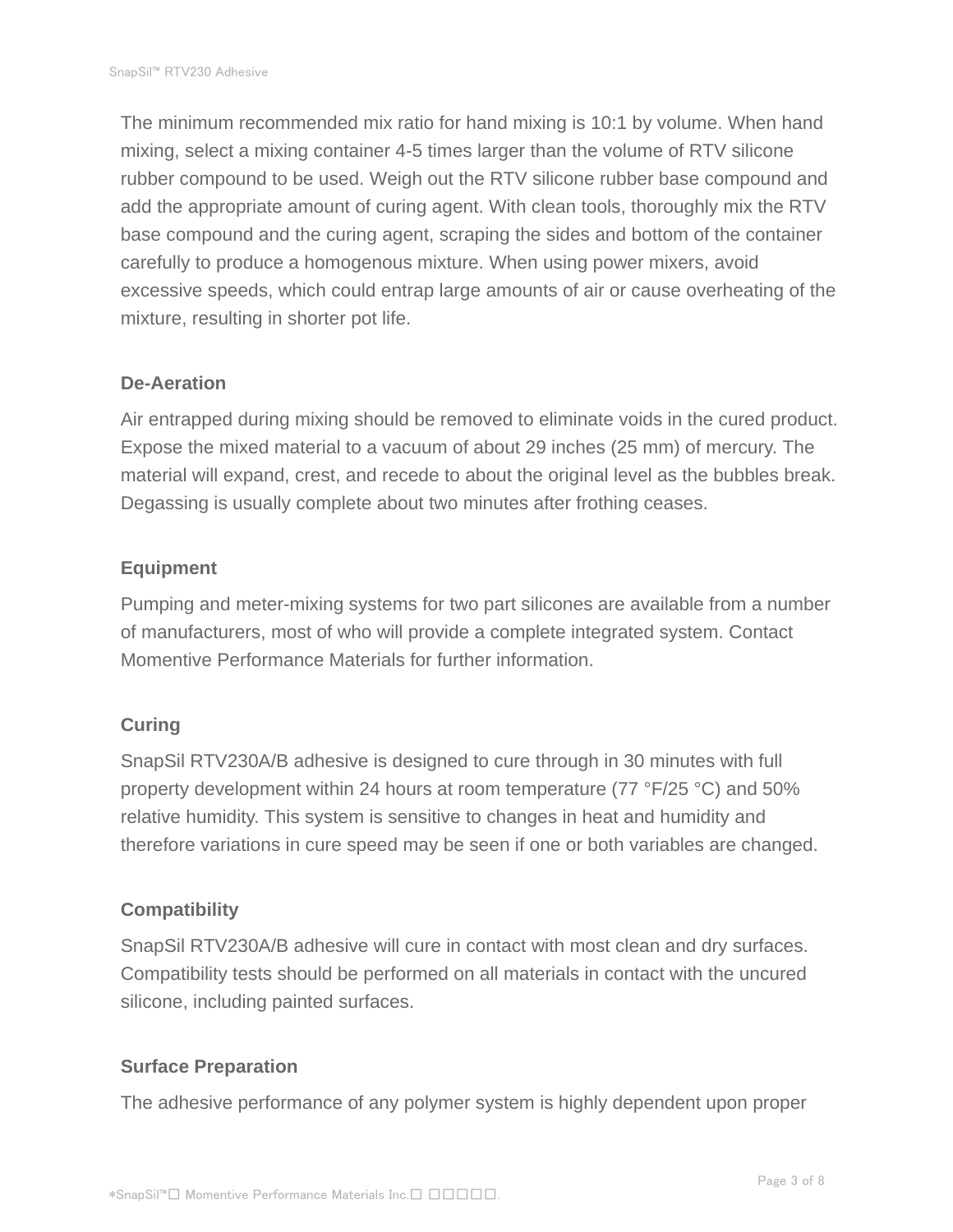surface preparation. In order to maximize the adhesion of the SnapSil RTV230A/B adhesive, all parts should be as clean and dry as possible prior to the application of the silicone.

#### **Bonding**

SnapSil RTV230A/B adhesive offers excellent adhesion characteristics to a wide variety of substrates without the need of a primer. For difficult-to-bond-to substrates, or where more aggressive chemical adhesion is desired, the use of a Momentive Performance Materials primer can be used. For more details on priming and adhesion, please refer to the Momentive Performance Materials product data sheet on silicone primers.

## **Adhesion Performance**

SnapSil RTV230A/B adhesive provides primerless adhesion to a wide variety of substrates. Lap shear testing with the following substrates reveals 100% cohesive failure.

- Glass
- Fiberglass
- Formica
- Cold Rolled Steel
- Stainless Steel
- Galvanized Steel
- Carbon Steel
- Aluminum
- 2024-T3 Anodized and Alclad
- 2024-T4 Alclad
- Mill Finish 3003
- 3003-H14 Bare
- PVC
- Cycoloy† MC8100 resin
- Lexan† 141 resin
- Lexan EXL9330 resin
- Noryl† HNA055 resin
- Ultem† 1000 resin
- Valox† 325 resin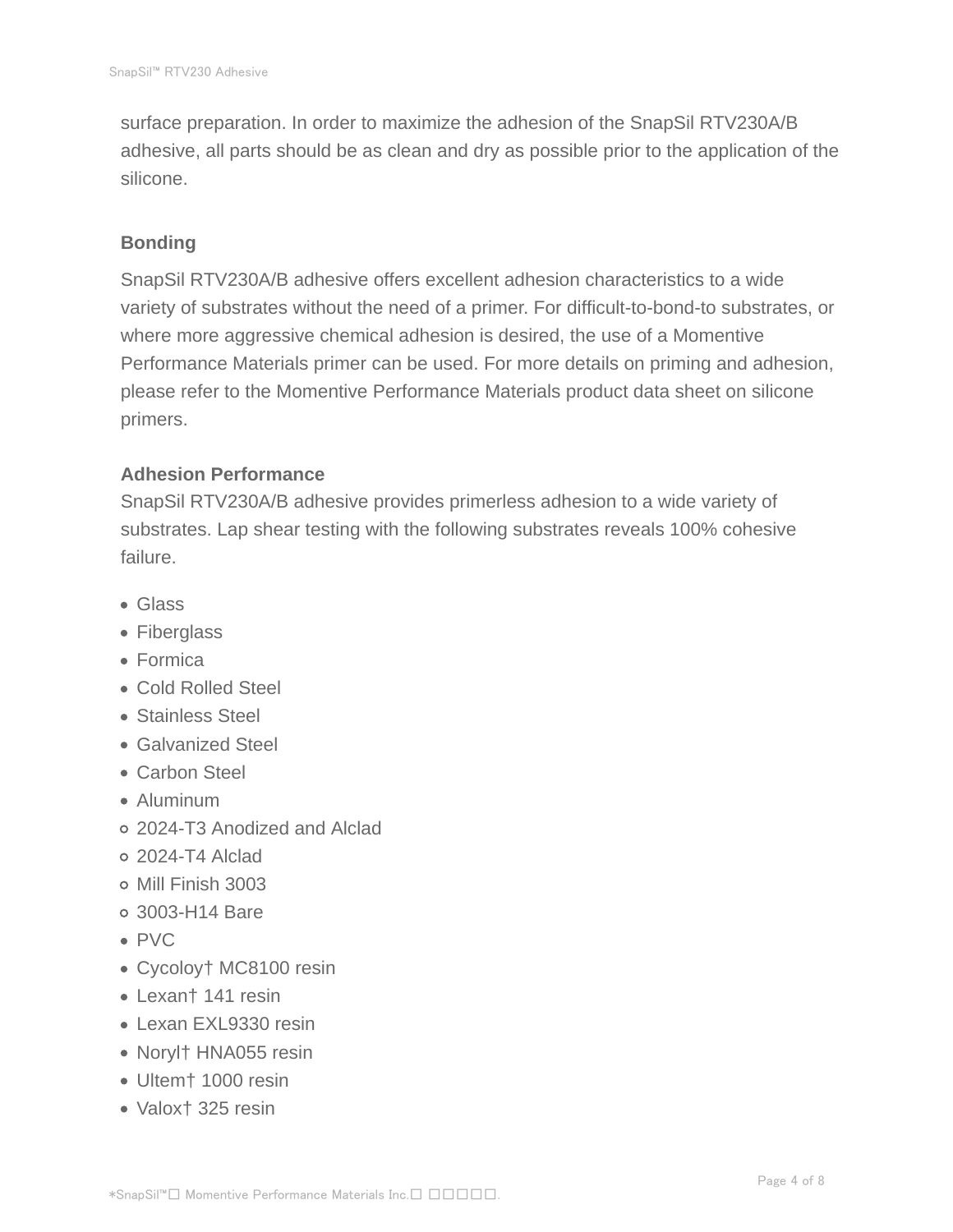- Xenoy† 5220U resin
- Xylex† X8300HP resin

†Cycoloy, Lexan, Noryl, Ultem, Valox, Xenoy and Xylex are trademarks of SABIC-IP or its affiliates.

Additional Adhesion Testing is in progress on other various substrates. Please contact your local Momentive Performance Materials representative for more information.

The following chart shows the property build profile of SnapSil RTV230A/B adhesive over time. The adhesion testing was conducted at a 10:1 mix ratio by volume (base to curing agent). The substrates used were glass and Alclad 2024-T3 aluminum. Cure times are typical values, which may be affected by many variables including but not limited to bead size, temperature, relative humidity, specific application and the equipment used.



Note: Test results. Actual results may vary.

# **Cure Profile**

The following chart shows the effect of mix ratio by volume (base to curing agent) on work life for SnapSil RTV230A/B adhesive. Cure times are typical values, which may be affected by many variables including but not limited to bead size, temperature,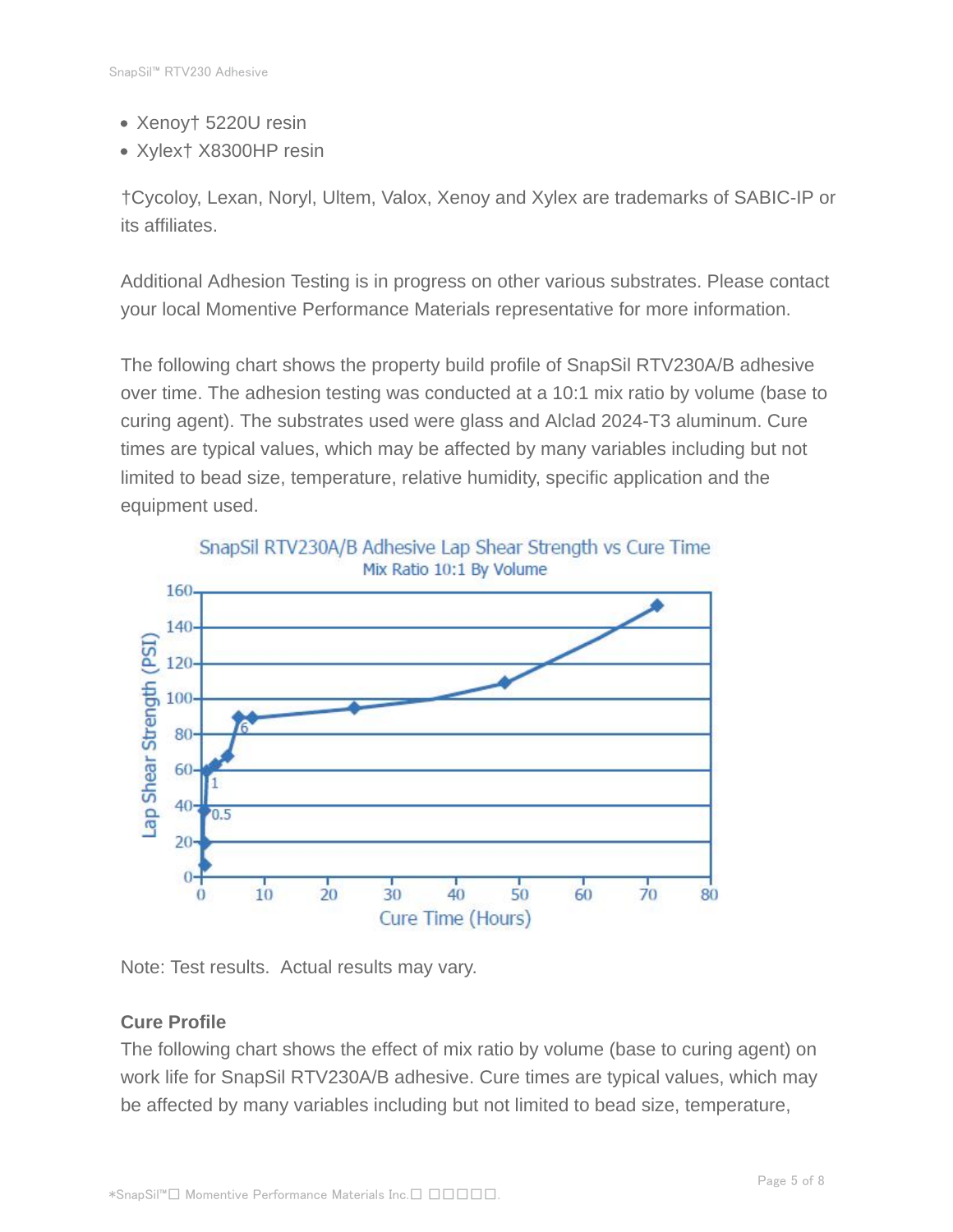



Note: Test results. Actual results may vary.

# **Patent Status**

여기에 포함된 어떠한 내용도 관련 특허가 없음을 의미하거나 특허 소유자의 허가 없이 특허에서 다루는 발명을 실행하기 위한 허가, 유도 또는 권고를 구성하는 것으로 해석되 어서는 안됩니다.

# **Product Safety, Handling and Storage**

Customers should review the latest Safety Data Sheet (SDS) and label for product safety information, safe handling instructions, personal protective equipment if necessary, emergency service contact information, and any special storage conditions required for safety. Momentive Performance Materials (MPM) maintains an aroundthe-clock emergency service for its products. SDS are available at www.momentive.com or, upon request, from any MPM representative. For product storage and handling procedures to maintain the product quality within our stated specifications, please review Certificates of Analysis, which are available in the Order Center. Use of other materials in conjunction with MPM products (for example, primers) may require additional precautions. Please review and follow the safety information provided by the manufacturer of such other materials.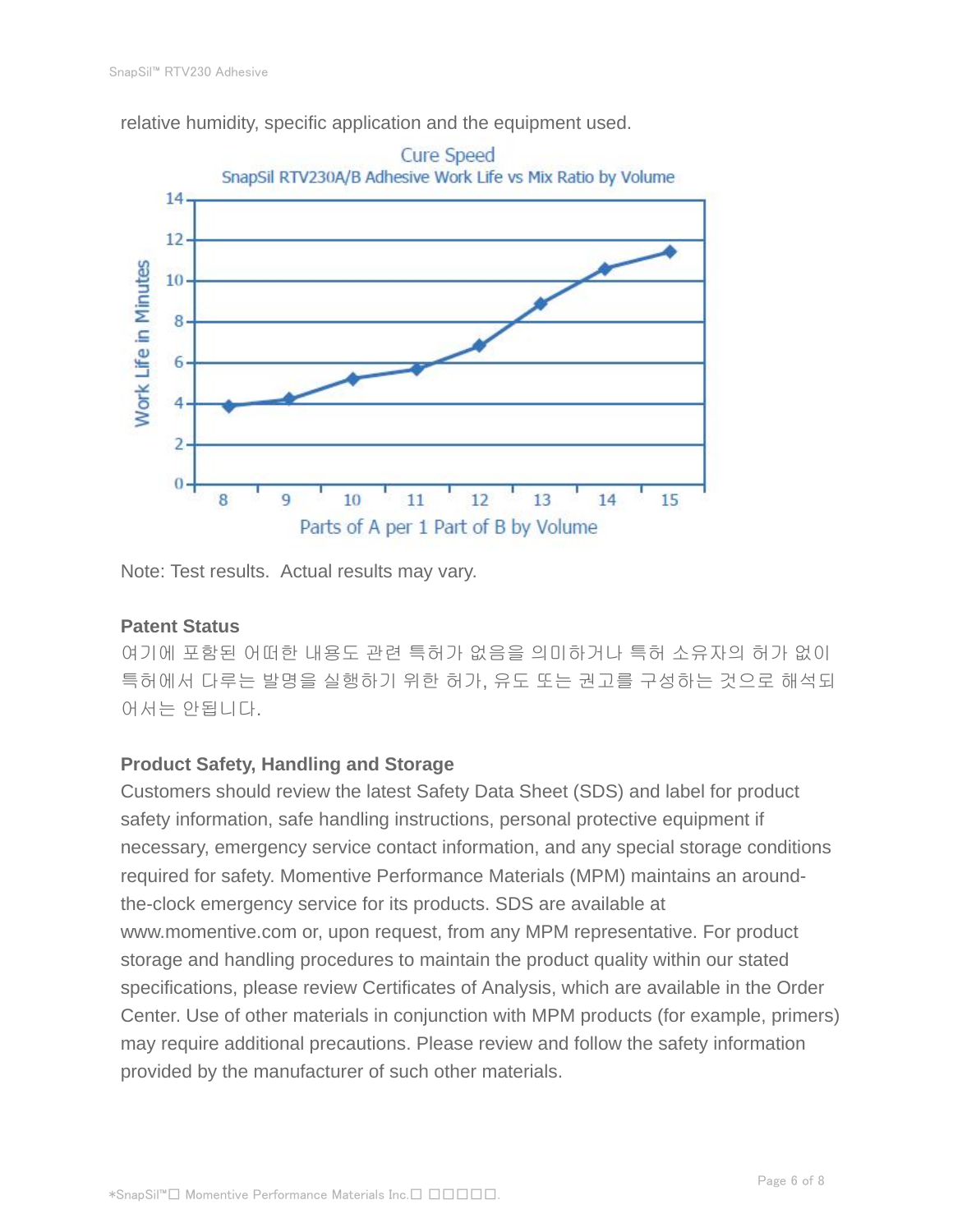#### **Limitations**

Customers must evaluate Momentive Performance Materials products and make their own determination as to fitness of use in their particular applications.

# **Contact Information** Email commercial.services@momentive.com

#### **Telephone**

| <b>Latin America</b> | <b>EMEAI- Europe, Middle</b><br>East, Africa & India | <b>ASIA PACIFIC</b> |
|----------------------|------------------------------------------------------|---------------------|
| <b>Brazil</b>        | <b>Europe</b>                                        | <b>China</b>        |
| +55 11 4534 9650     | +390510924300                                        | 800 820 0202        |
| <b>Direct Number</b> | Direct number                                        | Toll free           |
|                      |                                                      | +86 21 3860 4892    |
|                      |                                                      | Direct number       |
| <b>Mexico</b>        | India, Middle East &                                 | Japan               |
| +52 55 2169 7670     | <b>Africa</b>                                        | +81 3 5544 3111     |
| <b>Direct Number</b> | + 91 44 71212207                                     | Direct number       |
|                      | Direct number*                                       |                     |
|                      | *All Middle Eastern                                  | <b>Korea</b>        |
|                      | countries, Africa, India,                            | +82 2 6201 4600     |
|                      |                                                      |                     |

For literature and technical assistance, visit our website at: www.momentive.com

#### **DISCLAIMER:**

**THE MATERIALS, PRODUCTS AND SERVICES OF MOMENTIVE PERFORMANCE MATERIALS INC. AND ITS SUBSIDIARIES AND AFFILIATES (COLLECTIVELY "SUPPLIER"), ARE SOLD SUBJECT TO SUPPLIER'S STANDARD CONDITIONS OF SALE, WHICH ARE INCLUDED IN THE APPLICABLE DISTRIBUTOR OR OTHER SALES AGREEMENT, PRINTED ON THE BACK OF ORDER ACKNOWLEDGMENTS AND INVOICES, AND AVAILABLE UPON REQUEST.**